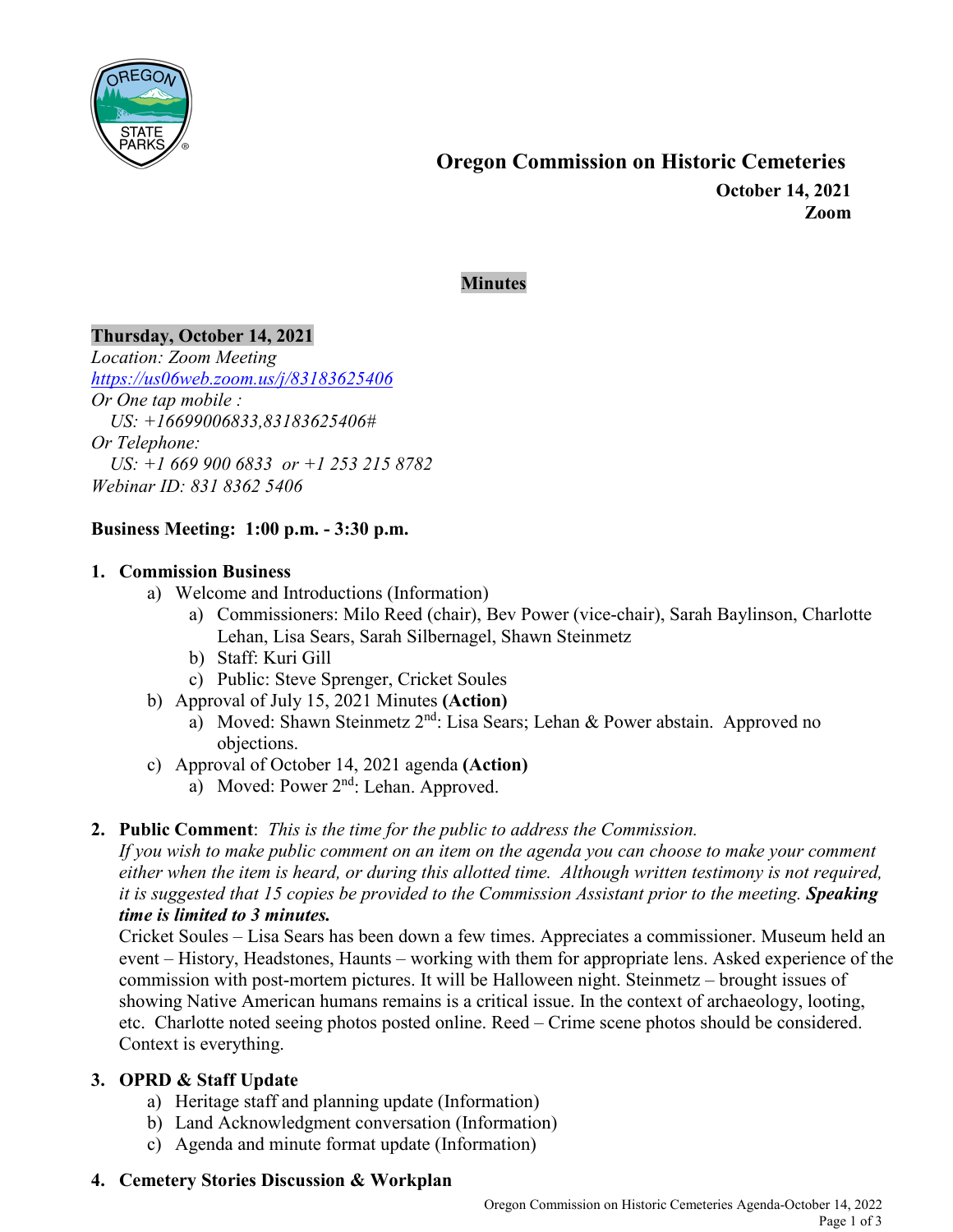- a) Commissioners report on work (Information)
	- i. Baylinson No new updates.
	- ii. Lehan Just submitted three steamboat captain storie.
	- iii. Power Another female in the cemetery with good photos.
	- iv. Reed Would like to re-do the agreement between OPRD and the Multnomah County Library. Will touch base on extending that agreement.
	- v. Silbernagel absent
	- vi. Sears Nothing at this time.
	- vii. Steinmetz Doing some more research on a nearby cemetery.

b) New ideas (Discussion) – Would be good to kick around themes for the next quarter. Woodmen of the World, Milo will look into that. Zinc and White bronze monuments. Cemetery iconography – outside of Christian or other cultures and religions. Dia de los Muertos – perhaps offer blog space for an appropriate organization. Military practice of leaving coins at the grave.

# **5. Remote Sensing Project**

a) Commissioners report on work (Information) – Working on a standards document that looks at what people are doing in other states guiding people using remote sensing in cemeteries. Gathering examples. Separately, there has been an effort to put a workshop on for archaeologists in the state. It is on hold due to COVID.

## **6. Invasive Species Discussion**

- a) Commissioner reports on work (Information) will send to commissioners for comment.
- b) Commission discussion (Information) discuss at next meeting.

# **7. Heritage Bulletin Updates**

a) Commissioners report (Information)

# **8. Future Work Plan**

a) Outreach about the commission and cemetery resources

b) Tourism – coastal cemetery trail, other connections – Sears: visited Marshfield Cemetery and many south coast people are interested in this. Shared a cemetery handbook in Bandon. If you fill the brochure you get a badge for being a graveyard explorer. Lehan – has looked into an online one, example is Polk County, but include more information.

c) Cemetery records – promoting care, digitization – look into appropriate partner organizations to digitize. Northwest Digital Hub.

d) Disaster preparedness – gun safe to store records.

e) Oral history information hub – Reed had conversation with Laura Lo Forti about an oral history hub. They will talk with the Northwest Heritage HUB.

## **9. Items for Future Meetings**

a) Commissioners and public suggest topics (Information) -

## **10. Reports: Commissioner Action and Issues** (Information)

- a) Baylinson Connecting with Kelly Cannon-Miller and connecting with the newer designated cemeteries. Maybe that can happen this winter.
- b) Lehan Two monument preservation and cleaning workshops. Nice dedication of the Boone monuments that was a grant from the commission. Walnut orchard dedication for TOE. Would like to invite people to visit the cemetery and talk about the restoration efforts there.
- c) Power had to leave early
- d) Reed Laura Lo Forti Oral history HUB, Northwest Digital Heritage HUB for cemetery records, still planning to update Heritage Bulletin 8.
- e) Silbernagel Worked on invasive species document. Grant County land owner who thinks he has a historic cemetery. Was supposed to get pictures from the Rockville Cemetery, but the trip was canceled.